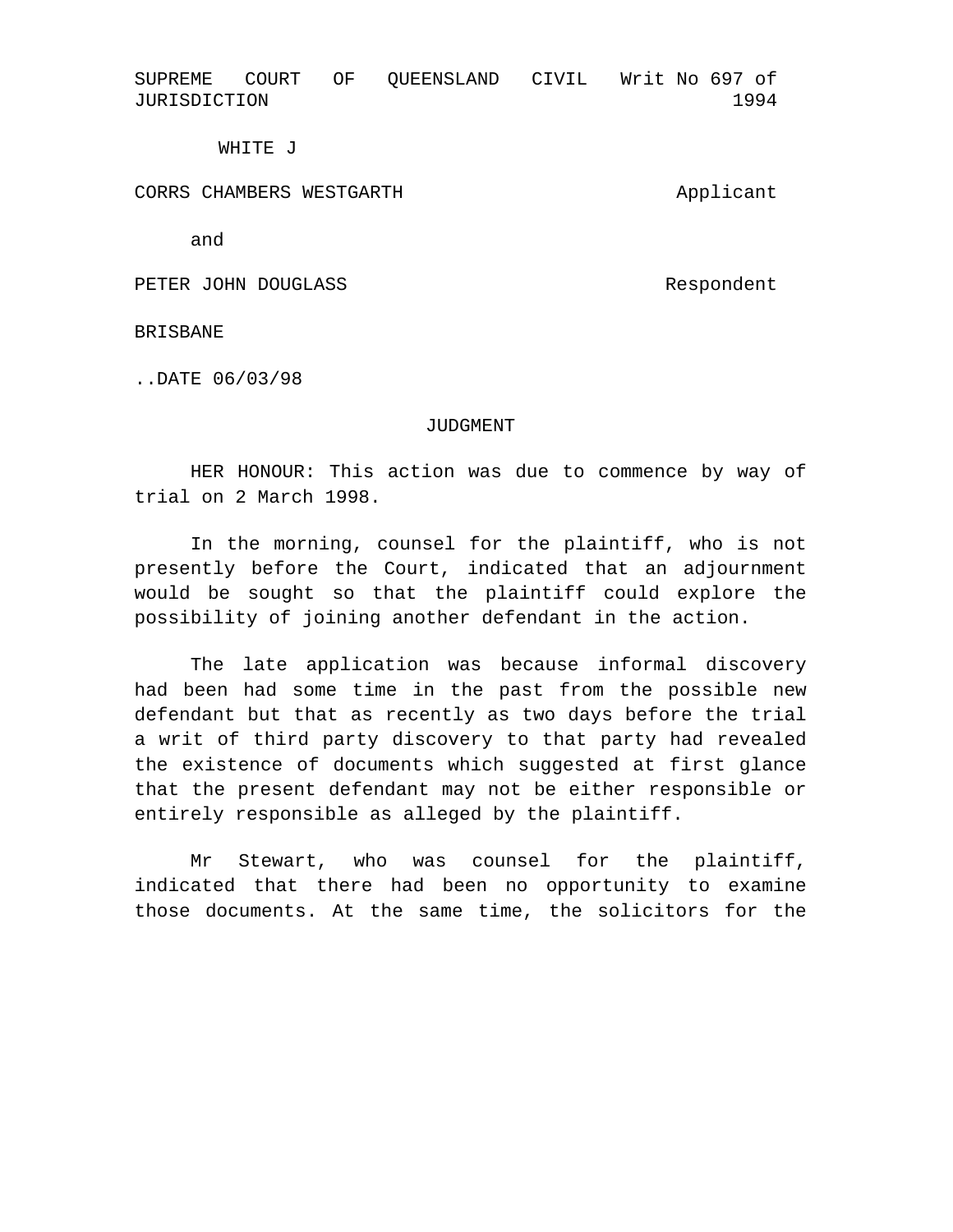defendant, Mr Peter Douglass, sought leave to withdraw as solicitors on the record for Mr Douglass and read a supporting affidavit by Katrina Jane Newell. That summons was adjourned, although prior to doing so, Mr Douglass had indicated that he opposed the withdrawal and that he was ready to proceed with the trial.

It was my understanding that over the ensuing days the parties endeavoured to reach some compromise in respect of the matter. That seems not to have occurred, although that does not concern me today. The solicitors have reactivated their application to withdraw.

The solicitors were retained by Mr Douglass' insurers when this action commenced. In the course of the interlocutory steps before trial, it appears that the insurers were placed in liquidation, and the solicitors were faced with the situation of whether or not to continue in the action, their instructions from the insurer having been withdrawn as a consequence.

I will not set out all the steps which are contained in the affidavit of Miss Newell which led to the situation where the solicitors agreed to continue to act for Mr Douglass and to receive instructions from him as defendant in the action. There were, apparently, conferences between the solicitors and Mr Douglass.

On 7 August 1997, the solicitors wrote to Mr Douglass, (Exhibit E), in which they refer to a conference between Mr Douglass, Mr Bartley and Miss Newell on 4 August 1997. The letter states, "We confirm that you wish to retain this firm to act on your behalf in light of the withdrawal of instructions from the liquidator of your insurer." There then appears in block capitals, a heading, "Basis of Retainer". The following then appears, "The basis upon which we are prepared to act on your behalf in this matter was discussed at our meeting."

Under the heading, "Professional Costs", the solicitors state that they were prepared to accept Mr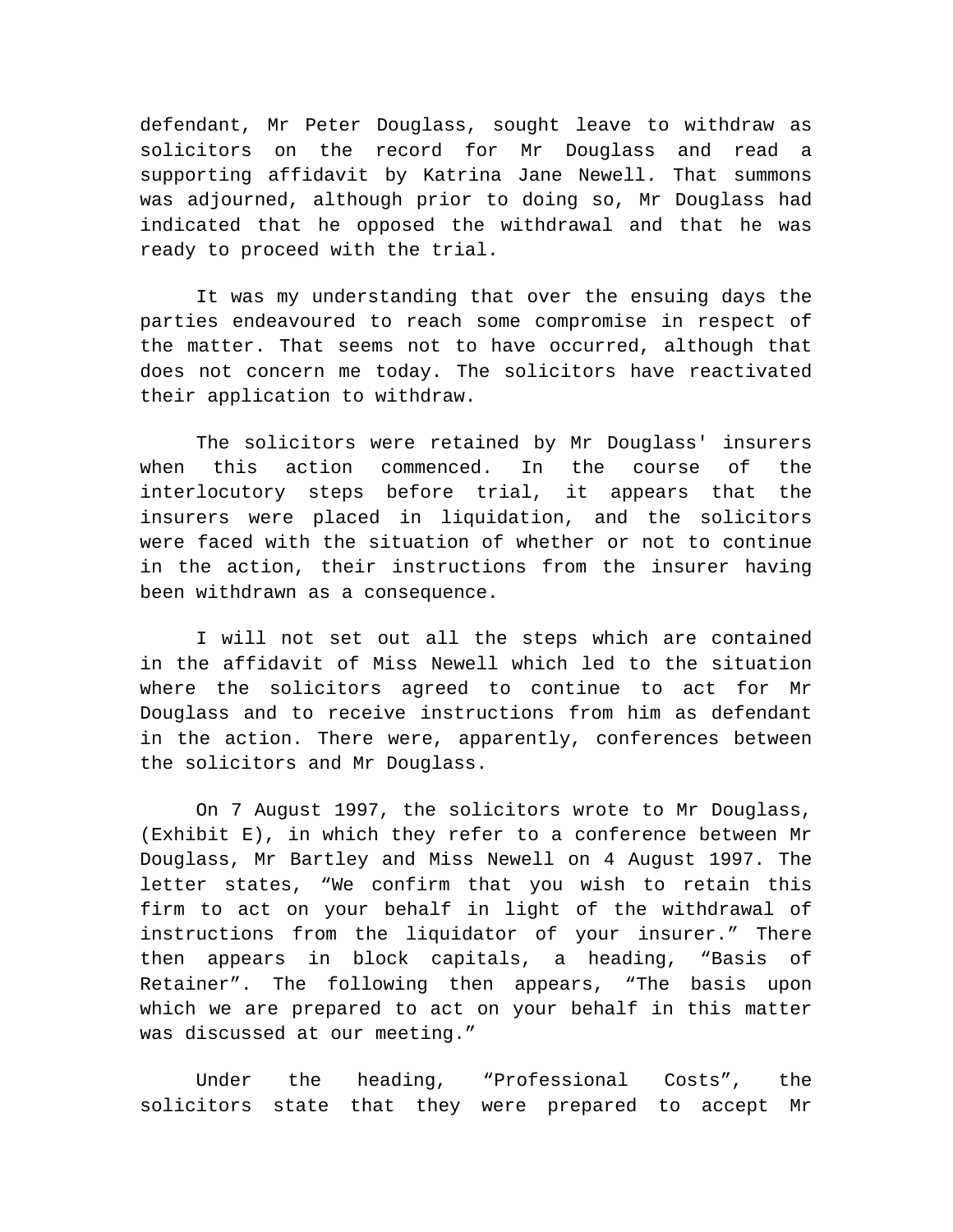Douglass' instructions on the basis that the solicitors received payment of their professional costs only if he succeeded in his defence at trial and obtained an order that his costs be paid by the plaintiff. They indicated that as a consequence they would not be sending him accounts for work done in the course of preparation for trial. They reminded him that there may well be a shortfall even if the plaintiff was ordered to pay his costs.

Then, under the heading, "Disbursements", which is in the same size type setting as "Professional Costs" and, on any reading, a subset of the major heading being "Basis of Retainer", the solicitors state that the most significant outlays that they anticipated were fees for the expert engineer and for counsel.

They then state, "As discussed, we anticipate that those fees will be in the vicinity of \$20,000. Since this firm is responsible for the fees of experts and counsel, we confirm that we will require payment of \$20,000 on account of anticipated outlays." The solicitors then set out a timetable for the payment of that amount relating particularly to the briefing of counsel.

Mr Douglass has tendered a letter, which was copied to him, dated the previous day, 6 August 1997, from the solicitors to Russell and Company, the solicitors for the plaintiff, in which the solicitors indicated that, since Mr Douglass had instructed the solicitors to act on his behalf, they would not be proceeding with an application to withdraw, which I note had been foreshadowed earlier. The solicitors indicated that they had agreed to act on the basis that they would recover their costs from the plaintiff when the action was dismissed. Mr Douglass has tendered some pages from diary notes that he kept in the week of 23 February 1998 concerning conferences with counsel. Might I say that Mr Freeburn, who was the counsel concerned and who appears on this application for the solicitors, has indicated that there is not agreement on his side with Mr Douglass' recollection of what occurred in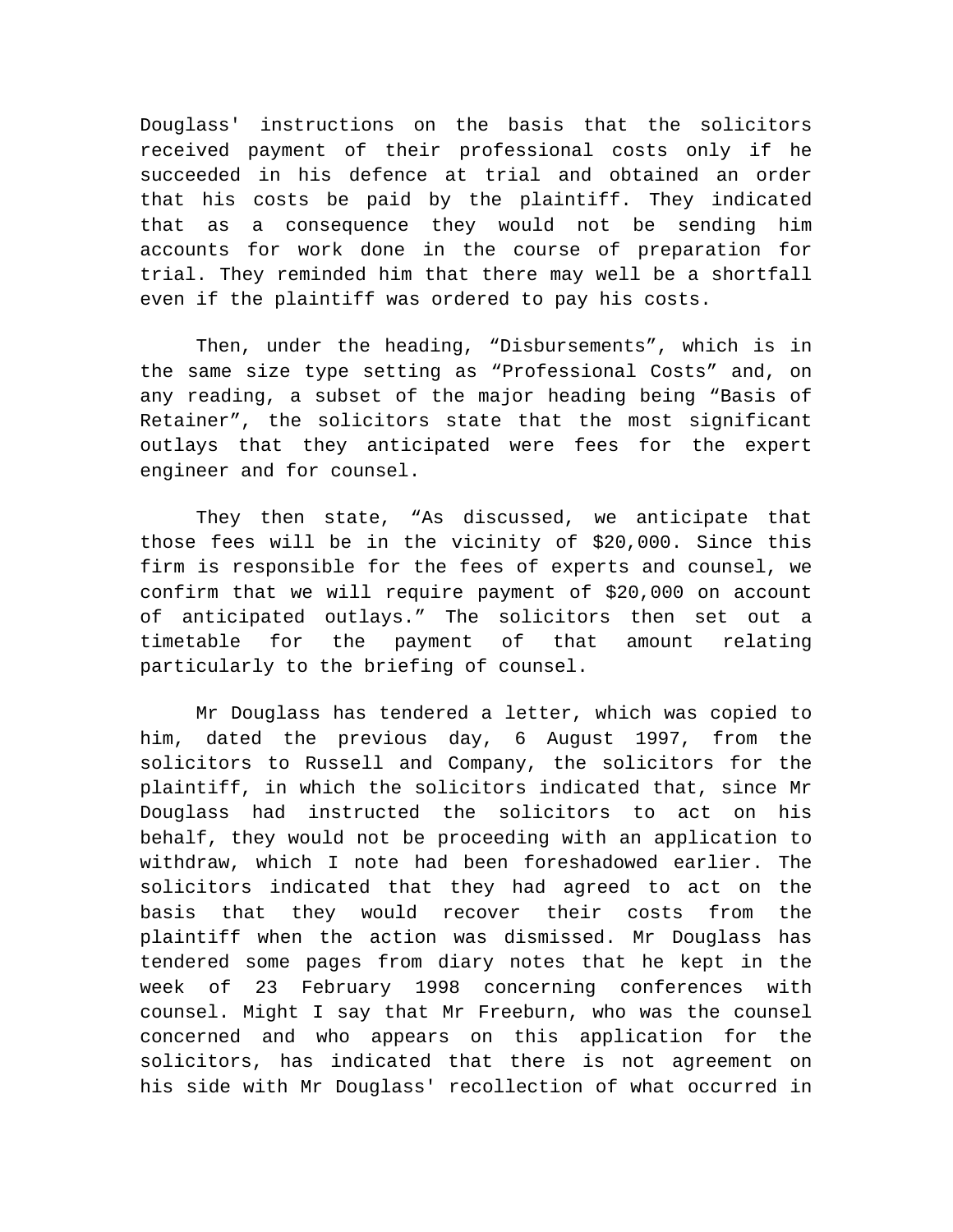all cases. I think probably, for this application, nothing turns on what differences there might be but it appears that extensive conferences were held with Mr Freeburn and the solicitors and also with expert witnesses.

Mr Freeburn indicated that he would consider the evidence to decide whether he would be prepared to take the case on a no win/no fee basis and, in the course of the meetings, he decided on the Wednesday that he was not satisfied that he wished to take the case on that basis.

Mr Douglass has maintained that he was prepared to appear on the trial on his own behalf, assisted by the solicitors. His understanding of the agreement was that he could dispense with experts who required to be paid for their report and evidence and also with counsel but could retain the assistance of the solicitors during the trial, that is, accept that they would act on a no win/no fee basis but not have the services of counsel. He indicated that one of the experts had offered to appear on a no win/no fee basis but he accepts that he did not tell the solicitors this.

As I read the agreement to which Mr Douglass did not respond in any way after receipt of it on 7 August 1997, it was an entire agreement. It would be most unusual for solicitors to be prepared to act speculatively on a trial of this kind without retaining counsel and expert engineers and the plain tenor of the letter setting out the agreement makes this, to my mind, quite clear.

Now, I accept that Mr Douglass may well have approached this in a different way with the understanding of a lay person, that he could in fact appear on his own behalf as advocate with the assistance in court of solicitors. All that means is that at the end of the day that there was no agreement between the parties if that be the case. The basis upon which the solicitors were prepared to act was in a normal fashion, that is, that they would retain counsel and experts as required for the proper